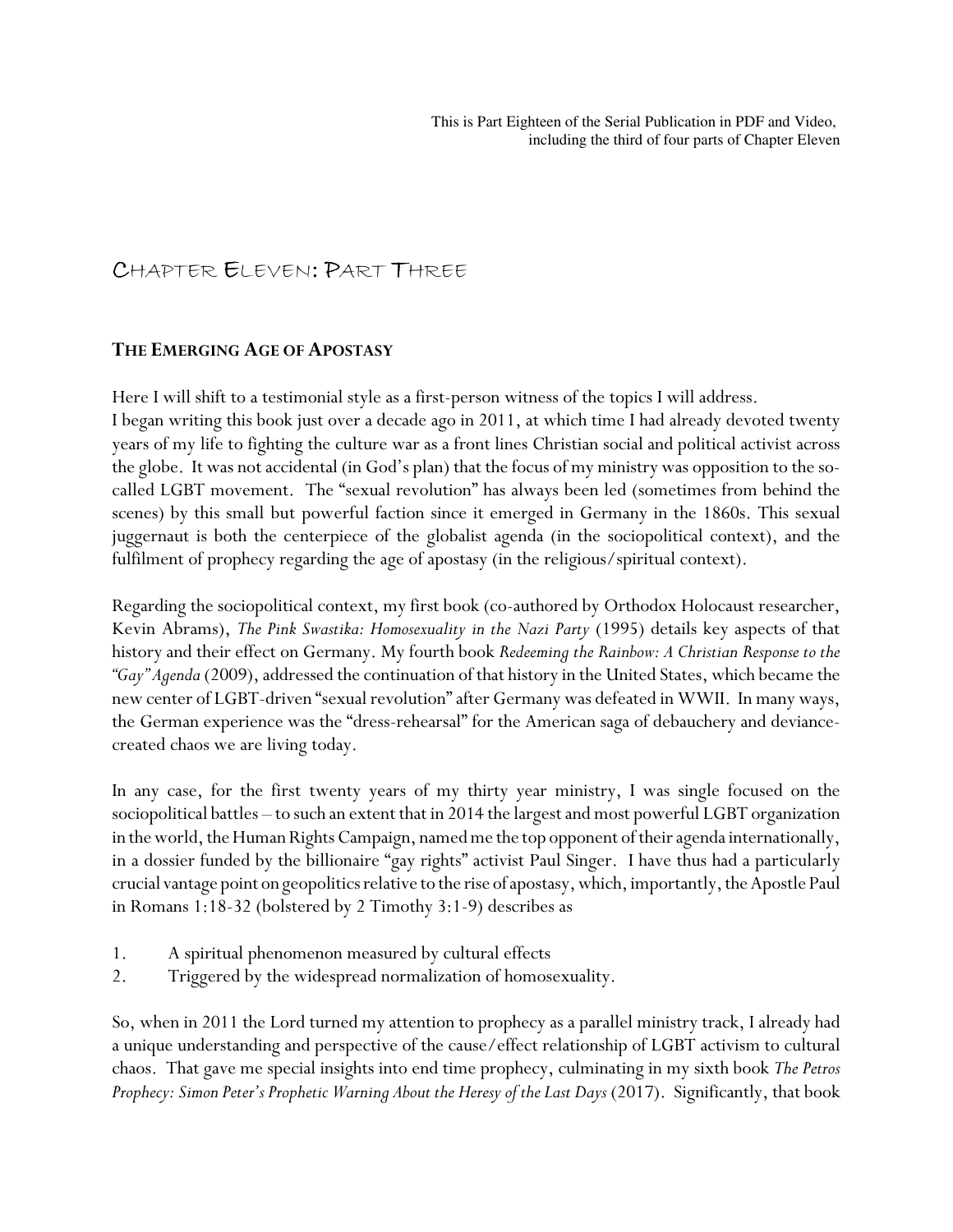began as a section of this book, but took on a life of its own through its identification of "gay theology" as a heresy which became increasingly conspicuous as the LGBT conquest of Christian churches and denominations escalated in conjunction with the legal, cultural and political imposition of "gay" marriage on the nation.

The most important references to homosexuality in the Bible are catalogued in the chart on page 172 which was created to support the claim of *The Petros Prophecy* that the sum of the parts revealing the mind of God on this issue is greater than the whole, showing that the social normalization of homosexual perversion has always been the chief harbinger of the wrath of God. The implications for that – in the context of our question "What Happens Next" – are both profound and disturbing.

## **THE LUCIFERIAN SCHEDULE FOR CHAOS FROM ORDER**

The biblical Book of Genesis explains the order of God's creation from the establishment of time, space and matter (Genesis 1:1-19), to the introduction of living things by the order of their "kinds" (1:20-25) to the creation of humankind as a binary male/female pair created in His image (1:27), to the establishment of family from the "one-flesh" paradigm (2:24), to the establishment and refinement of human civilization as an interconnected network of families that over time formed tribes and nations with separate, often conflicting laws and interests. After several human societal failures, God chose Abraham as his agent to introduce a new covenant-based civilization in which the descendants of Abraham, Issac and Jacob would serve as examples of right and wrong, good and bad, based upon their compliance or noncompliance with His laws which He issued in stages as civilization was ready for them.

That is a short summary of the simple, satisfying and truthful story of the birth of civilization that American school-children were taught from the founding of our nation until the middle of the 20<sup>th</sup> Century, when the humanist religion of Marxism supplanted Christianity and children began being taught they were the arbitrary product of random chance, descended from pond scum by way of monkeys.

Over a few short decades, the benign social order that comported with the biblical model morphed into today's chaos of confusion and human misery we still call public schools (not to disparage the many good Christian and other morally-grounded teachers who serve as praiseworthy exceptions to the rule). The tradition of happy and innocent kindergartners sitting around a beloved teacher to hear her read stories that blessed and inspired them has been replaced by the grotesque "Drag Queen Story Hour" in which adult men dressed as clownish caricatures of women introduce the children to LGBT political propaganda and teach them to parrot it.

And parrot it they have, all the way into young adulthood, where the newest fad is "transitioning" to a different gender starting with puberty blocking chemicals and ending with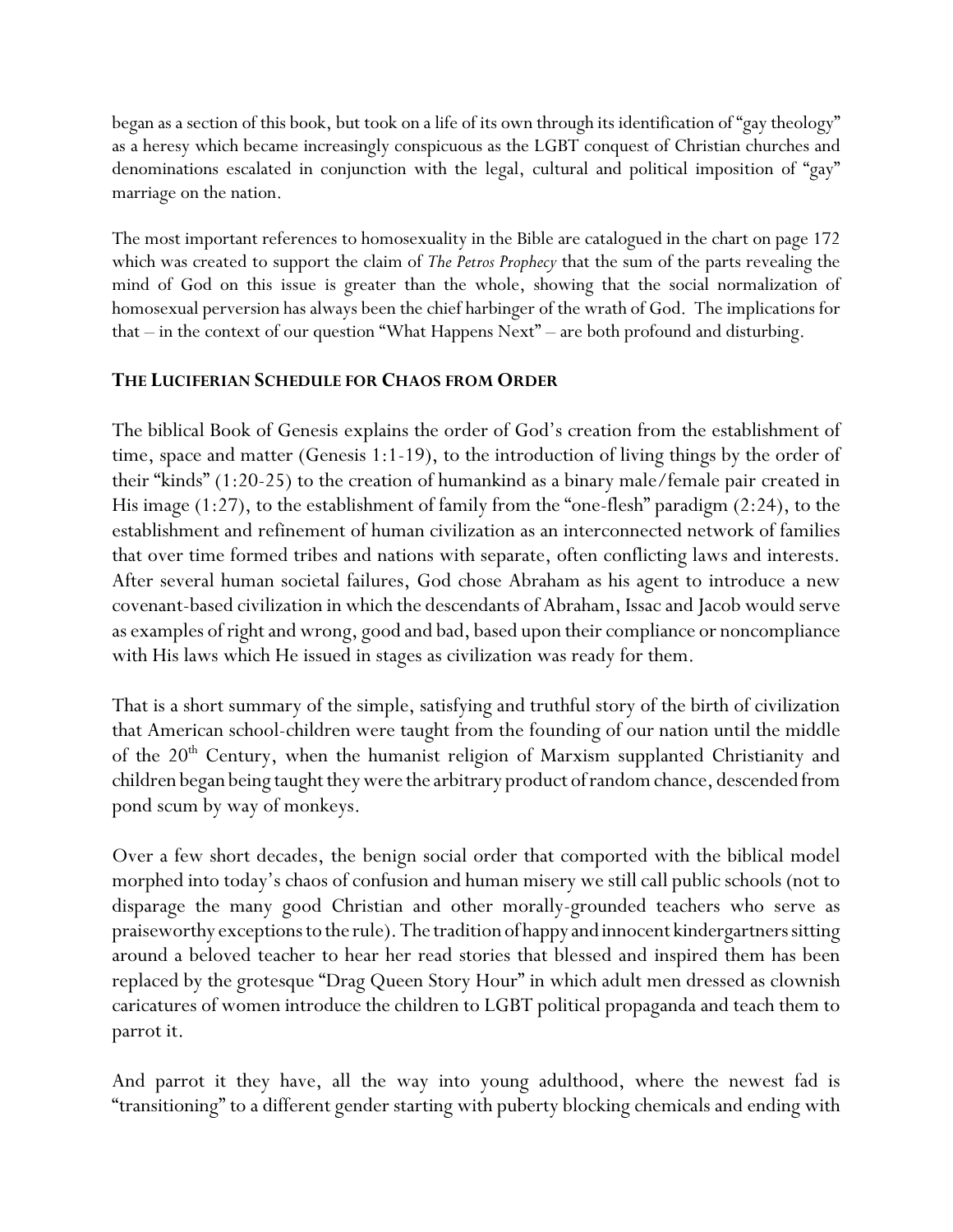transsexual surgery to permanently mutilate their bodies. All to fulfill the vision of "sexual freedom" they have been taught to cherish as the most important "human right" of all. All fully endorsed, supported and celebrated by the principalities and powers of the political left. It is a collapse into social insanity so twisted and bizarre as to seem like some LSD-induced nightmare – but it is all too real. Just ask parent Rob Hoogland of British Columbia, Canada, who in 2021 served time in jail for trying to interfere with his minor daughter's choice to "transition" to the opposite sex after that choice had been endorsed by his government in defiance of his God-given parental rights.

The satanic agenda among humankind has always been to defile and destroy human beings, individually and collectively, because we are loved by God and made in His image. In the modern age he has worked to bring chaos from order through the so-called sexual revolution, and the cornerstone of his strategy has been the LGBT agenda, because the "sexual minorities" of that coalition have always had the greatest motivation to overthrow what cultural Marxism pioneer Herbert Marcuse called "the repressive order of procreative sexuality." And so from the rise of an organized "gay" movement in the late 1940s in the form of Harry Hay's Mattachine Society, to the sharp hard left turn to hard-core LGBT militancy in the Stonewall riots of 1969, to the Supreme Court's establishment of "gay" cultural supremacy over Christianity in the four landmark rulings of Justice Anthony Kennedy (1996–2015), the LGBT movement has driven the "progress" of social change.

If you look carefully at the history of the sexual revolution in America you can see that it has dismantled civilization in the reverse order to which God established it.

First came the attack on the rule of Bible-influenced law regarding natural-family centered society. That was a multi-faceted attack in the 1950s that was driven by Alfred Kinsey's fraudulent reports wildly exaggerating Americans' level of sexual deviance, the launch of the soft pornography industry by Hugh Hefner (who called himself "Kinsey's Pamphleteer"), and a new Hollywood genre of movies normalizing adultery and fornication featuring "in-thecloset" homosexuals such as Rock Hudson. That attack continued in the 1960s with the push for "contraception on demand" (to facilitate fornication as a cultural value), the push for abortion on demand (as a back-up to contraception), and the push for "no-fault divorce" laws (to neutralize the long-standing legal penalties for adultery).

Thus, the rule of God's law in sexual and family matters was effectively broken by the 1970s, with *Roe v Wade* in '73 being the Marxists' most prized conquest. Although they were largely unseen in this process, the LGBTs provided the army of activists pushing hetero-"sexual freedom" and absolute autonomy over one's body in sexual/reproductive matters as a necessary precursor to their own "liberation" and legitimization.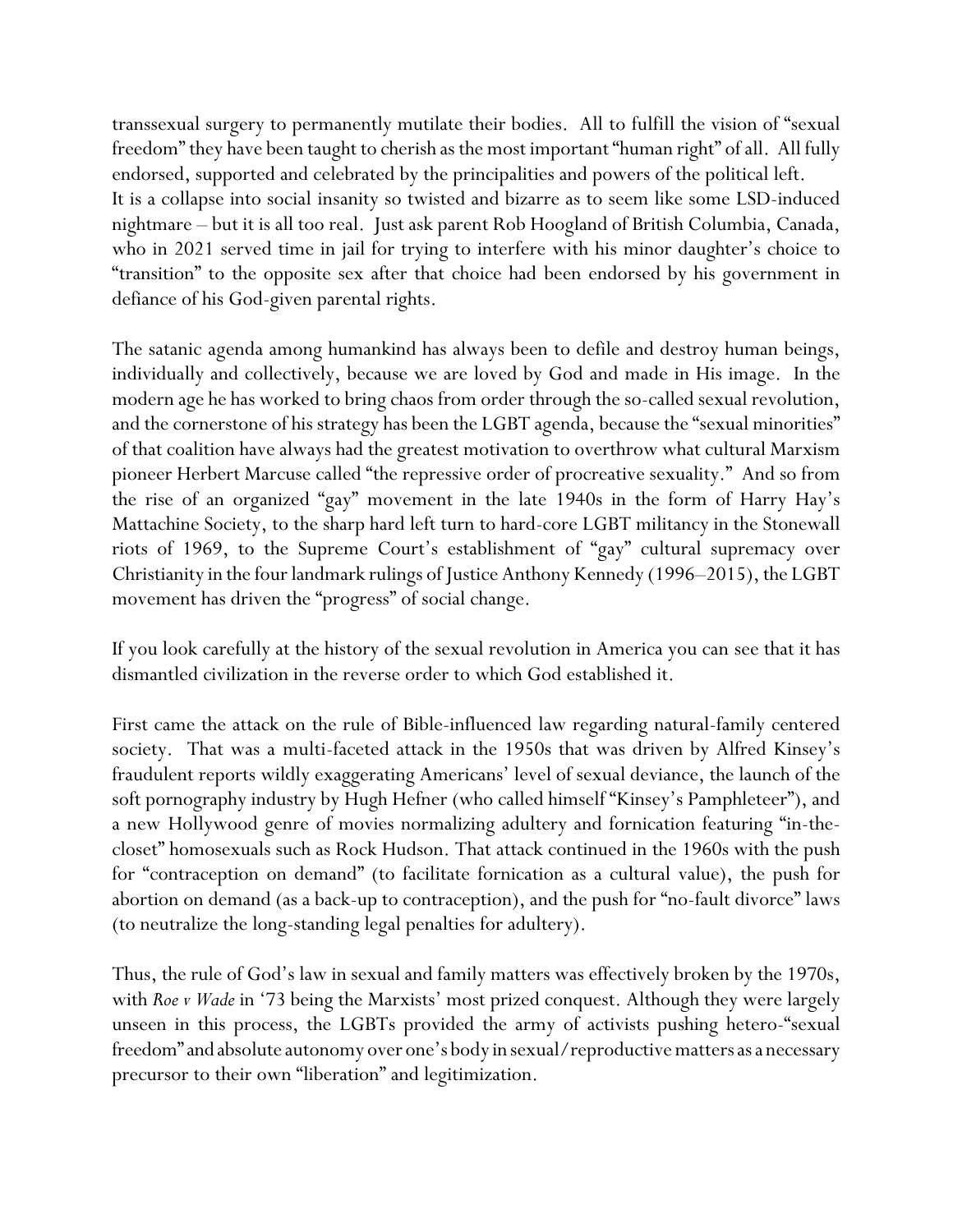Second came the attack on the foundation of the family itself -- the "one-flesh paradigm" made from the two complimentary halves of humanity – per Genesis 2:24. This was the LGB phase – the normalization of lesbianism (L), male homosexuality (G), and bisexuality (B).

That campaign ran parallel to the attack on the rule of law but took center stage in 1969 with the Stonewall Riots, when the LGBTs dropped their pretense of seeking only what Harry Hay's partner Dale Jennings had called "the right to be left alone," and began fighting for total cultural control, starting with 200 of their groups publishing the (very aggressive) first written "Gay Agenda" in 1972. Next came the takeover of the American Psychiatric Association (APA) in 1973 to declassify homosexual deviance as a mental/behavioral disorder, followed by the slow but steady takeover of America's public education system to shape the future through the indoctrination of children. In the 1980s and 90s the overt promotion of LGBT propaganda to school-children was formalized in the "Safe Schools" "anti-bullying" campaigns that crushed all faculty and parental resistance like the *blitzkrieg* of Nazi tanks that rolled into Poland in 1939.

Both the school systems and the teachers' unions had long been conquered in the deep blue states (and the deep blue cities in the red states) by the time LGBT champion Barack Obama took the White House in 2008. He further solidified that control by creating the position of "Safe Schools Czar," manned by the pro-pederasty pioneer Kevin Jennings, founder of the Gay Lesbian Straight Teacher Network (GLSTN) which changed its name to Gay Lesbian Straight Education Network (GLSEN) both to obscure the activist role of the teachers, and to broaden its coalition of brain-washers to include school administrators. Jennings also launched the now nationwide network of "Gay-Straight Alliance" student clubs (which have never been anything other than LGBT recruiting and activism staging centers).

The third wave of attack, unfolding today, centers on the normalization of transgenderism – which in the spiritual perspective is to destroy the premise that human beings are indeed created male and female by God in His image. That is the purpose of the "non-binary" canard and the ever growing list of invented "genders" that children are encouraged to choose for themselves. It is not only preposterous but blasphemous.

Practically speaking, transgenderism means the end of the extended natural family as the acknowledged fabric of society. Already the English language is being reshaped to eliminate it, backed by the power of the state to punish dissent for "misgendering" people and banning words like "Mom" and "Dad." Every new category of "gender" to which children assign their loyalty becomes a new civil rights category with its own demands for accommodation – the collective effect of which is to make sexual identity arbitrary and meaningless. And, of course, every child who embraces transgender logic has essentially given themselves over to a "reprobate mind" with the possibility of never being restored to reason due to the effect that changes in our most fundamental sense of reality can have. It is literally (not figuratively) the choice of political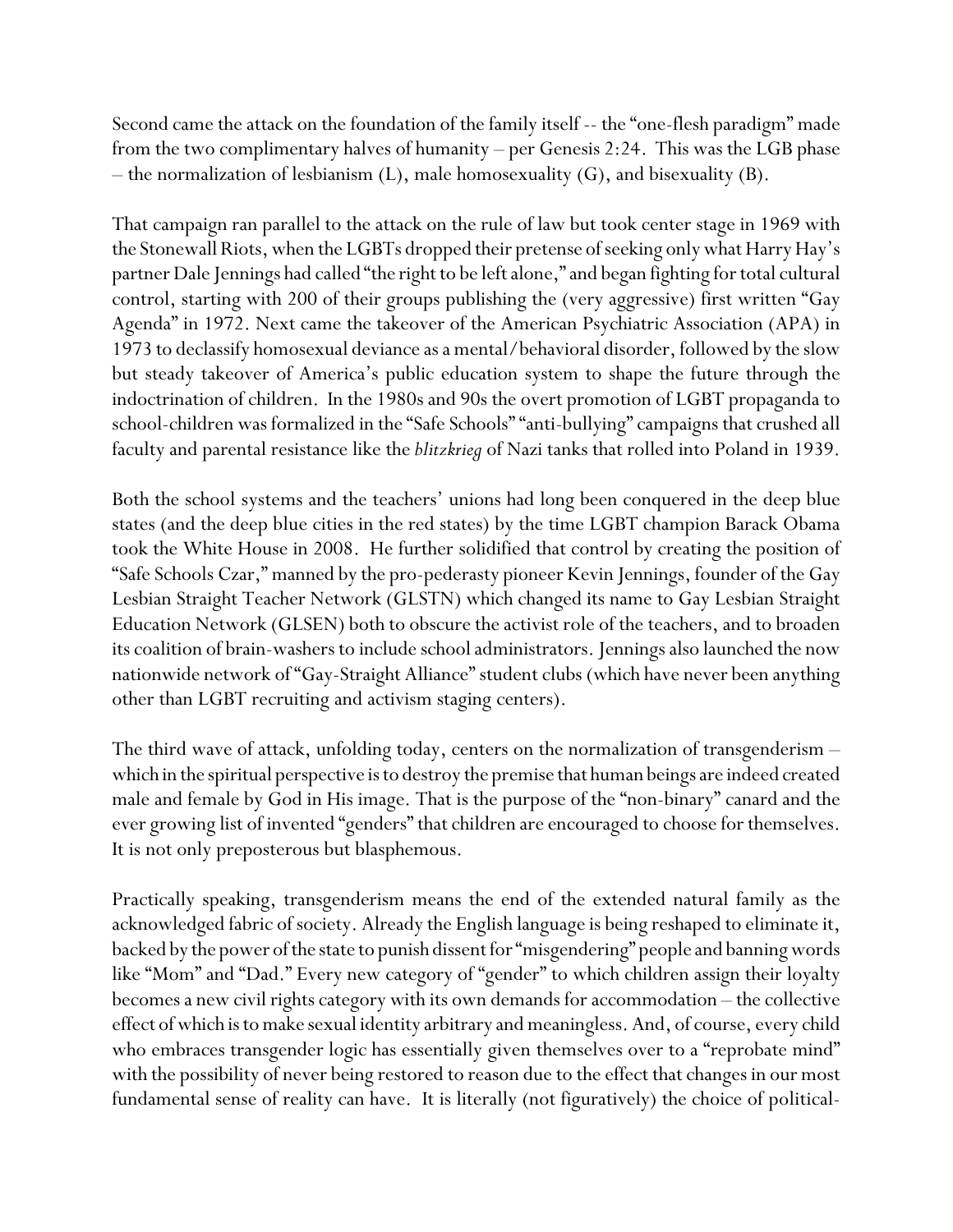narrative-driven insanity over self-evident reality.

The transgender agenda also carries with it, like the soldiers in the belly of the Trojan Horse, both the elimination of parental rights, and the implicit normalization of pedophilia, by establishing the legal and cultural "right" of children to "sexual freedom" on their own terms. As noted above, the death of parental rights is the obvious consequence beginning to manifest. Less obvious is pedophilia – until you become aware of the euphemisms it hides behind: including "children's rights" (as in the global Treaty on the Rights of the Child, which the US has not signed...yet), and the phrase "intergenerational relationships" which has been a staple of Planned Parenthood's pro-LGBT propaganda to schoolchildren for well over a decade. Another name for "intergenerational relationships" which civilization has known for millennia is pederasty – the ancient core of male homosexual culture that the North American Man/Boy Love Association (NAMBLA) was formed to advocate for.

Fourth and finally, there is a second, hidden "T" behind transgenderism, which stands for transhumanism, the satanic attack on the order of creation itself as seen in God's division of animals into "kinds" and the distinction of human beings from the animals (Genesis 1:20-25).

Transhumanism is the philosophical and scientific movement to create a new, "higher" form of humans, created by us to be better than homo sapiens, through genetic modifications (including the blending of human and animal DNA), computer-based artificial intelligence, and physical augmentation of human bodies with robotic components. Once exclusively the realm of science fiction, it is the emerging next wave of human "evolution" that "transgenderism" is preparing the younger generations to accept as normal. It is the predictable maturation of "eugenics" that has entranced the global elites since the days of Charles Darwin and his nephew Francis Galton – and helps explain the mentality behind the tyrannical gene-therapy based mRNA global "vaccination" scheme we're presently suffering.

There would be nothing left of the biblical order in the aftermath of transhumanism. Satan's prophecy that we would become like gods for eating from the tree of the knowledge of good and evil (Genesis 3:1-7) would be fulfilled, and God's remedy of banishing us from the Garden of Eden (Genesis 3:22-24) to protect the tree of life would be thwarted (because the ultimate end goal of transhumanism is achieving immortality by our own hand). For this reason I believe God will soon intervene directly (Maranatha!) but until then we face very dark times.

All along it has been the public school system that has served as the engine of social transformation, and all along it has been the humanist doctrine of "sexual freedom" (in actuality sexual anarchy) that has served as the motivator for schoolchildren to first willingly comply and then become enthusiastic agents in its spread. The schools have become, emphatically, temples of humanism and the children acolytes of their anti-biblical doctrines.